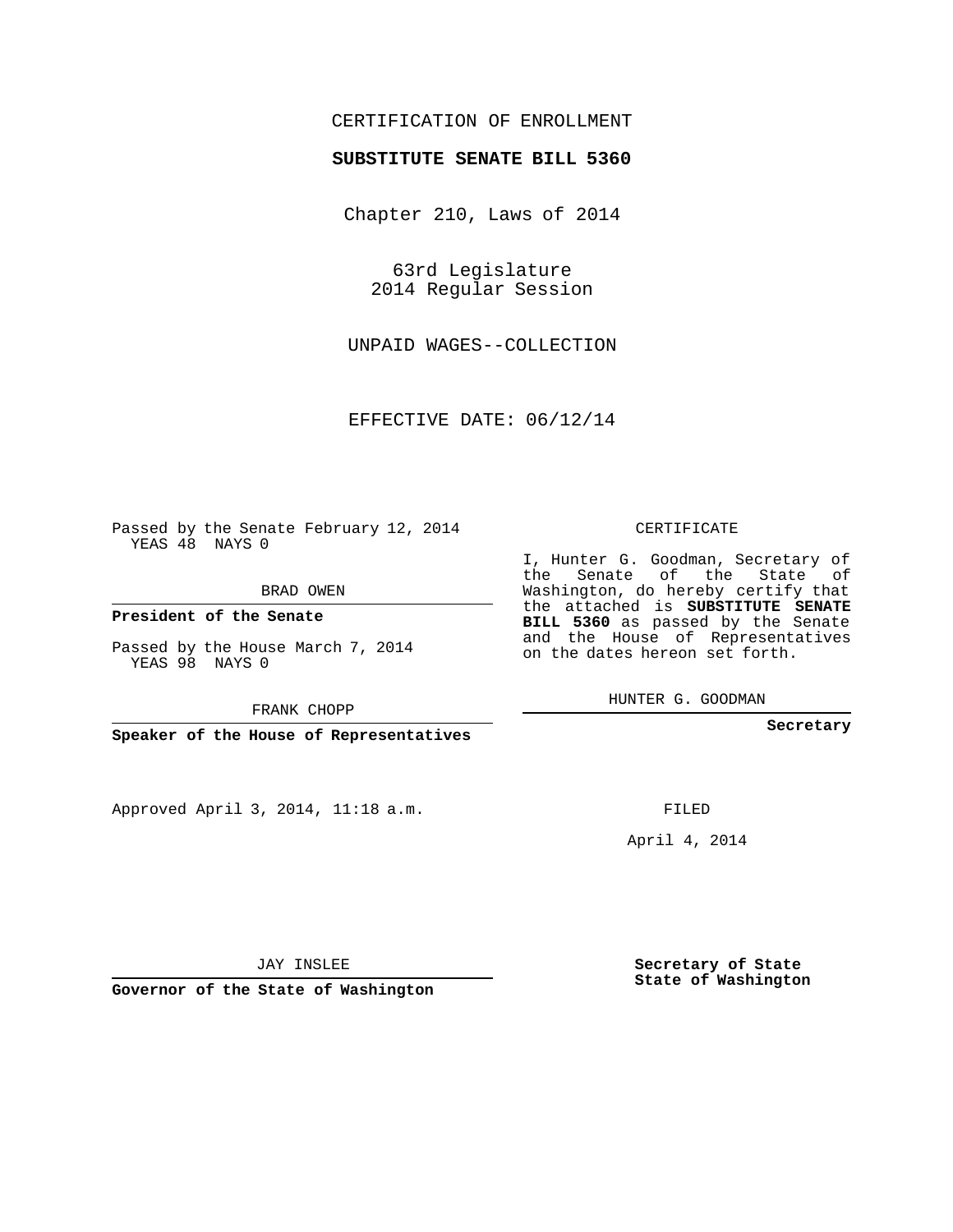## **SUBSTITUTE SENATE BILL 5360** \_\_\_\_\_\_\_\_\_\_\_\_\_\_\_\_\_\_\_\_\_\_\_\_\_\_\_\_\_\_\_\_\_\_\_\_\_\_\_\_\_\_\_\_\_

\_\_\_\_\_\_\_\_\_\_\_\_\_\_\_\_\_\_\_\_\_\_\_\_\_\_\_\_\_\_\_\_\_\_\_\_\_\_\_\_\_\_\_\_\_

Passed Legislature - 2014 Regular Session

## **State of Washington 63rd Legislature 2014 Regular Session**

**By** Senate Commerce & Labor (originally sponsored by Senators Conway, Keiser, Hasegawa, Kohl-Welles, Frockt, and Kline; by request of Department of Labor & Industries)

READ FIRST TIME 02/07/14.

1 AN ACT Relating to the collection of unpaid wages; and amending RCW 49.48.086 and 82.32.235.

BE IT ENACTED BY THE LEGISLATURE OF THE STATE OF WASHINGTON:

 **Sec. 1.** RCW 49.48.086 and 2010 c 42 s 4 are each amended to read as follows:

 (1) After a final order is issued under RCW 49.48.084, if an employer defaults in the payment of: (a) Any wages determined by the department to be owed to an employee, including interest; or (b) any civil penalty ordered by the department under RCW 49.48.083, the director may file with the clerk of any county within the state a warrant in the amount of the payment plus any filing fees. The clerk of the county in which the warrant is filed shall immediately designate a superior court cause number for the warrant, and the clerk shall cause to be entered in the judgment docket under the superior court cause number assigned to the warrant, the name of the employer mentioned in the warrant, the amount of payment due on it plus any filing fees, and the date when the warrant was filed. The aggregate amount of the warrant as docketed becomes a lien upon the title to, and interest in, all real and personal property of the employer against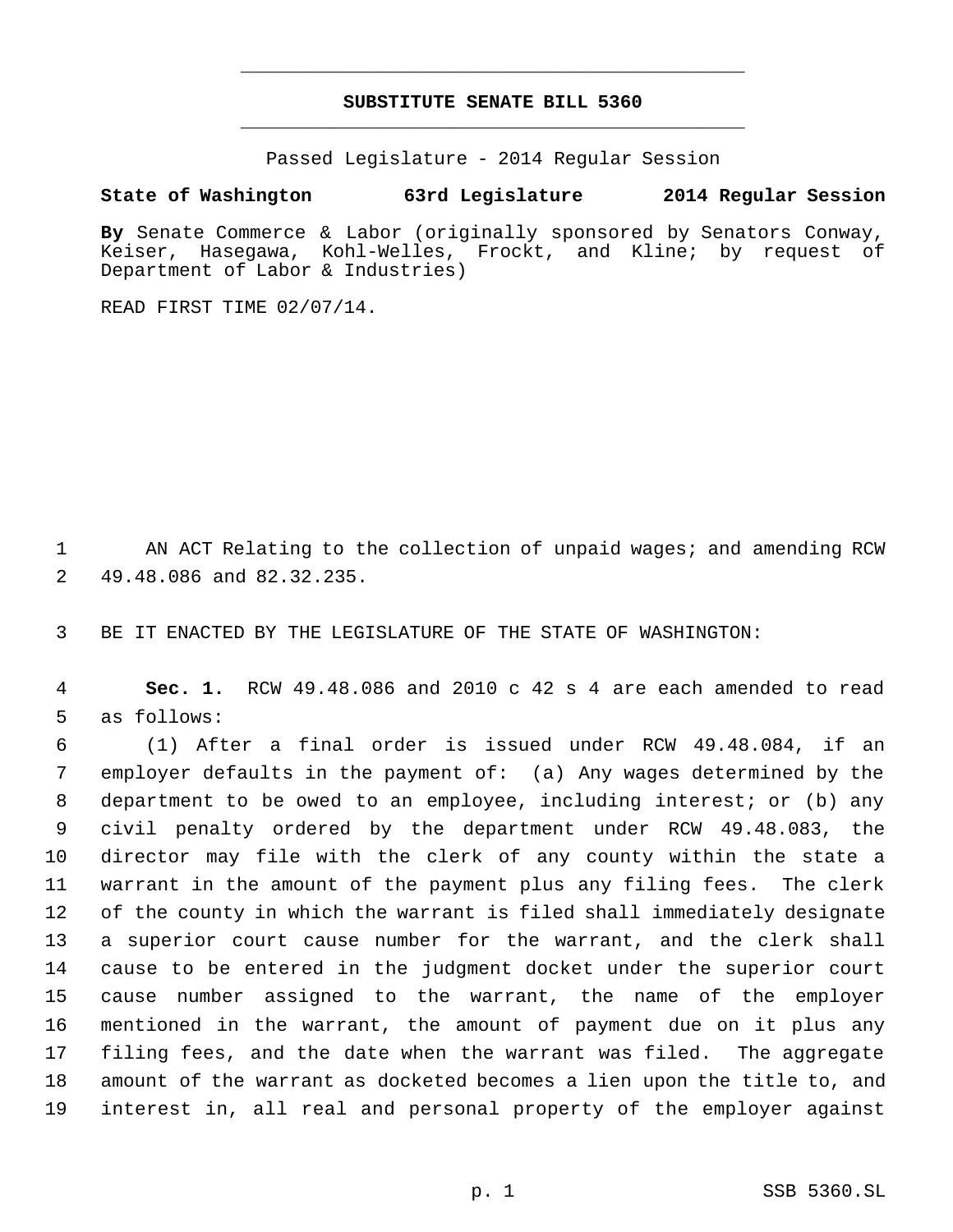whom the warrant is issued, the same as a judgment in a civil case docketed in the office of the clerk. The sheriff shall proceed upon the warrant in all respects and with like effect as prescribed by law with respect to execution or other process issued against rights or property upon judgment in a court of competent jurisdiction. The warrant so docketed is sufficient to support the issuance of writs of garnishment in favor of the state in a manner provided by law in case of judgment, wholly or partially unsatisfied. The clerk of the court is entitled to a filing fee which will be added to the amount of the warrant. A copy of the warrant shall be mailed to the employer within three days of filing with the clerk.

 (2)(a) The director may issue to any person, firm, corporation, other entity, municipal corporation, political subdivision of the state, a public corporation, or any agency of the state, a notice and order to withhold and deliver property of any kind when he or she has reason to believe that there is in the possession of the person, firm, corporation, other entity, municipal corporation, political subdivision of the state, public corporation, or agency of the state, property that is or will become due, owing, or belonging to an employer upon whom a notice of assessment has been served by the department for payments or civil penalties due to the department. The effect of a notice and order is continuous from the date the notice and order is first made until the liability out of which the notice and order arose is satisfied or becomes unenforceable because of lapse of time. The department shall release the notice and order when the liability out of which the notice and order arose is satisfied or becomes unenforceable by reason of lapse of time and shall notify the person against whom the notice and order was made that the notice and order has been released.

 (b) The notice and order to withhold and deliver must be served by the sheriff of the county or by the sheriff's deputy, by certified mail, return receipt requested, or by the director. A person, firm, corporation, other entity, municipal corporation, political subdivision of the state, public corporation, or agency of the state upon whom service has been made shall answer the notice within twenty days exclusive of the day of service, under oath and in writing, and shall make true answers to the matters inquired of in the notice and order. Upon service of the notice and order, if the party served possesses any property that may be subject to the claim of the department, the party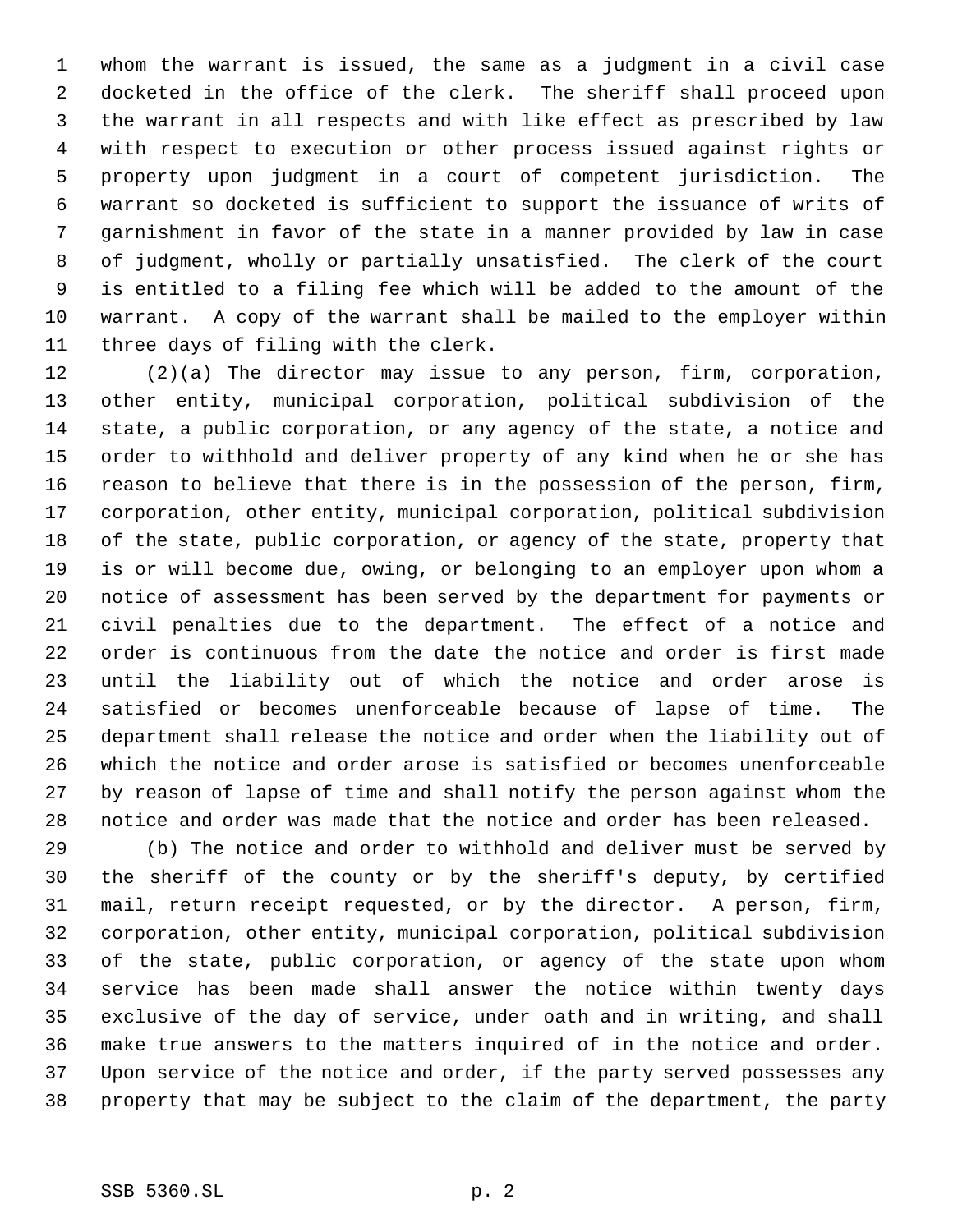shall promptly deliver the property to the director. The director shall hold the property in trust for application on the employer's indebtedness to the department, or for return without interest, in accordance with a final determination of a petition for review. In the alternative, the party shall furnish a good and sufficient surety bond satisfactory to the director conditioned upon final determination of liability. If a party served and named in the notice fails to answer the notice within the time prescribed in this section, the court may render judgment by default against the party for the full amount claimed by the director in the notice, together with costs. If a notice is served upon an employer and the property subject to it is wages, the employer may assert in the answer all exemptions provided for by chapter 6.27 RCW to which the wage earner is entitled.

 (c) As an alternative to the methods of service described in this 15 section, the department may electronically serve a financial 16 institution with a notice and order to withhold and deliver by 17 providing a list of its outstanding warrants, except those for which a 18 payment agreement is in good standing, to the department of revenue. 19 The department of revenue may include the warrants provided by the department in a notice and order to withhold and deliver served under RCW 82.32.235(3). A financial institution that is served with a notice 22 and order to withhold and deliver under this subsection  $(2)(c)$  must 23 answer the notice within the time period applicable to service under 24 RCW 82.32.235(3). The department and the department of revenue may 25 adopt rules to implement this subsection  $(2)(c)$ .

 (3) In addition to the procedure for collection of wages owed, including interest, and civil penalties as set forth in this section, the department may recover wages owed, including interest, and civil penalties assessed under RCW 49.48.083 in a civil action brought in a court of competent jurisdiction of the county where the violation is alleged to have occurred.

 (4) Whenever any employer quits business, sells out, exchanges, or otherwise disposes of the employer's business or stock of goods, any person who becomes a successor to the business becomes liable for the full amount of any outstanding citation and notice of assessment or penalty against the employer's business under this chapter if, at the time of the conveyance of the business, the successor has: (a) Actual knowledge of the fact and amount of the outstanding citation and notice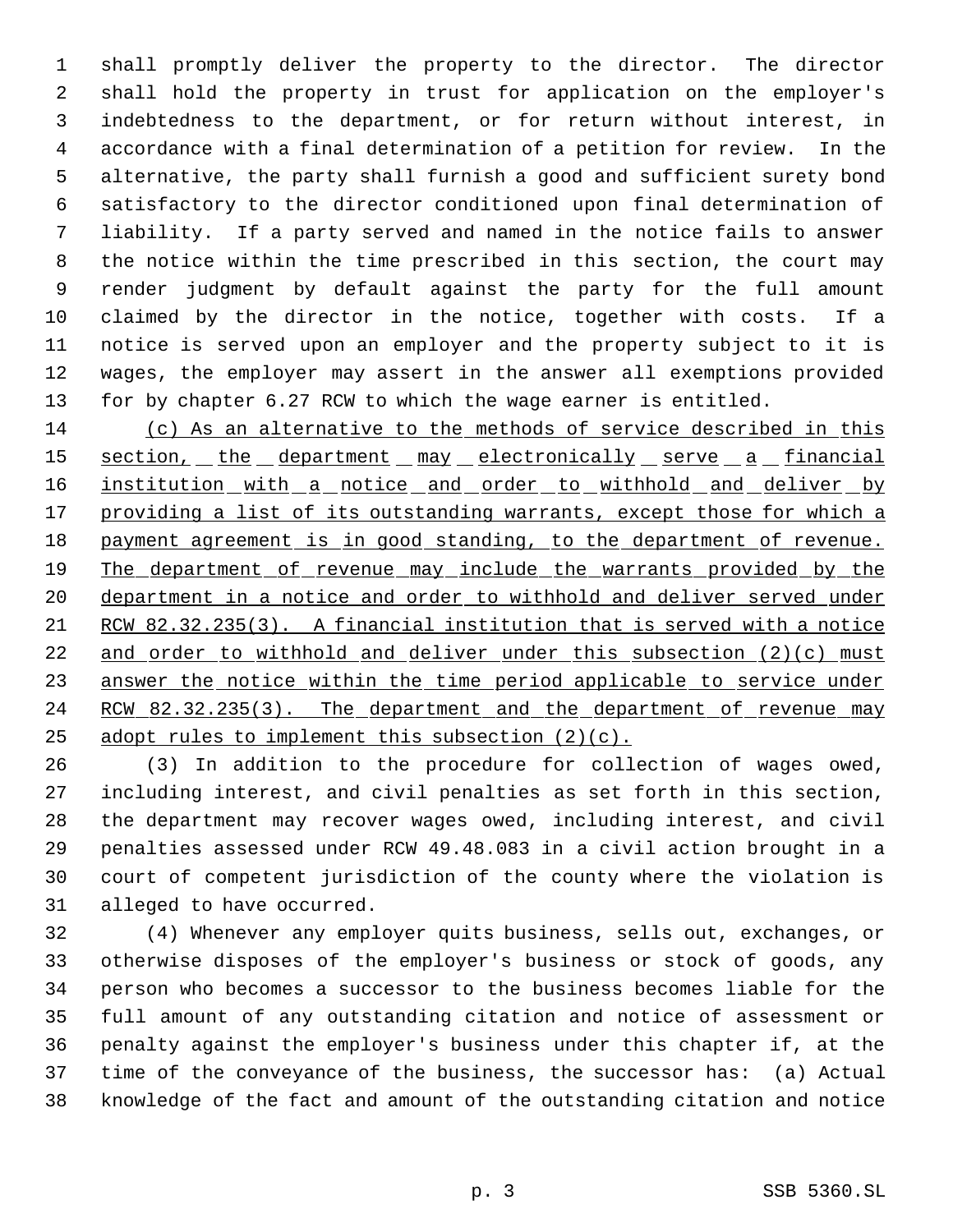of assessment or (b) a prompt, reasonable, and effective means of accessing and verifying the fact and amount of the outstanding citation and notice of assessment from the department. If the citation and notice of assessment or penalty is not paid in full by the employer within ten days of the date of the sale, exchange, or disposal, the successor is liable for the payment of the full amount of the citation and notice of assessment or penalty, and payment thereof by the successor must, to the extent thereof, be deemed a payment upon the purchase price. If the payment is greater in amount than the purchase price, the amount of the difference becomes a debt due the successor from the employer.

 (5) This section does not affect other collection remedies that are otherwise provided by law.

 **Sec. 2.** RCW 82.32.235 and 2009 c 562 s 1 are each amended to read as follows:

 (1) In addition to the remedies provided in this chapter the department is authorized to issue to any person, a notice and order to withhold and deliver property of any kind whatsoever when there is reason to believe that there is in the possession of such person, property which is or will become due, owing, or belonging to any taxpayer against whom a warrant has been filed.

 (2) The sheriff of the county where the service is made, or his or her deputy, or any duly authorized representative of the department may personally serve the notice and order to withhold and deliver upon the person to whom it is directed or may do so by certified mail, with return receipt requested.

 (3)(a) The department is authorized to issue a notice and order to withhold and deliver to any financial institution in the form of a listing of all or a portion of the unsatisfied tax warrants filed under this chapter and outstanding warrants under RCW 49.48.086 with the clerk of the superior court of a county of the state, except tax warrants subject to a payment agreement, which is not in default, between the department and the taxpayer.

 (b) As an alternative to the methods of service in subsection (2) of this section, the department may serve the notice and order to withhold and deliver authorized under this subsection electronically.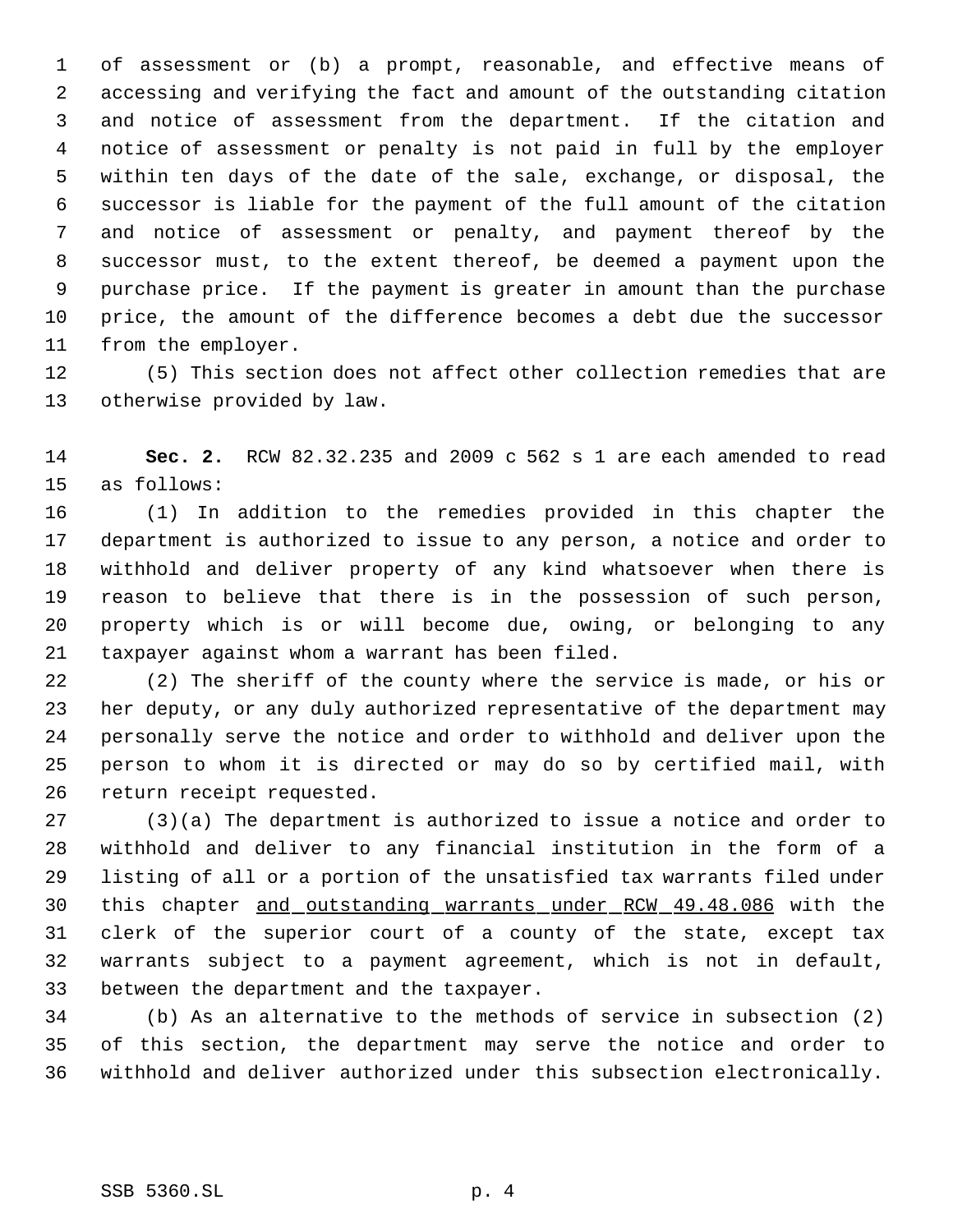The remedy in this subsection (3) is in addition to any other remedies authorized by law.

 (c) No more than one notice and order to withhold and deliver under this subsection (3) may be served on the same financial institution in a calendar month.

 (d) Notice and order to withhold and deliver under this subsection (3) must include the federal taxpayer identification number of each taxpayer.

 (e) For purposes of this subsection, "financial institution" means a bank, trust company, mutual savings bank, savings and loan association, or credit union authorized to do business and accept deposits in this state under state or federal law.

 (f) The department may provide a financial institution relief from a notice and order to withhold and deliver in the form provided under this subsection (3) upon the request of the financial institution. The department must consider the size, customer base, and geographic location of the financial institution when considering whether to provide relief. The department must serve any financial institution so relieved under subsection (1) of this section.

 (4) Any person who has been served with a notice and order to withhold and deliver under subsection (1) of this section must answer the notice within twenty days, exclusive of the day of service. Any person who has been served with a notice and order to withhold and deliver under subsection (3) of this section must answer the notice within thirty days, exclusive of the day of service. The answer must be in writing, under oath if required by the department, and include true answers to the matters inquired of in the notice. Any person served under subsection (3) of this section may answer in aggregate within thirty days, but must answer separately as to each taxpayer listed and specify any property by taxpayer which is delivered. The department must allow any person served electronically under subsection (3) of this section to answer the notice and order to withhold and deliver electronically in a format provided or approved by the department.

 (5) In the event there is in the possession of any person served with a notice and order to withhold and deliver, any property which may be subject to the claim of the department, such property must be delivered immediately to the department of revenue or its duly